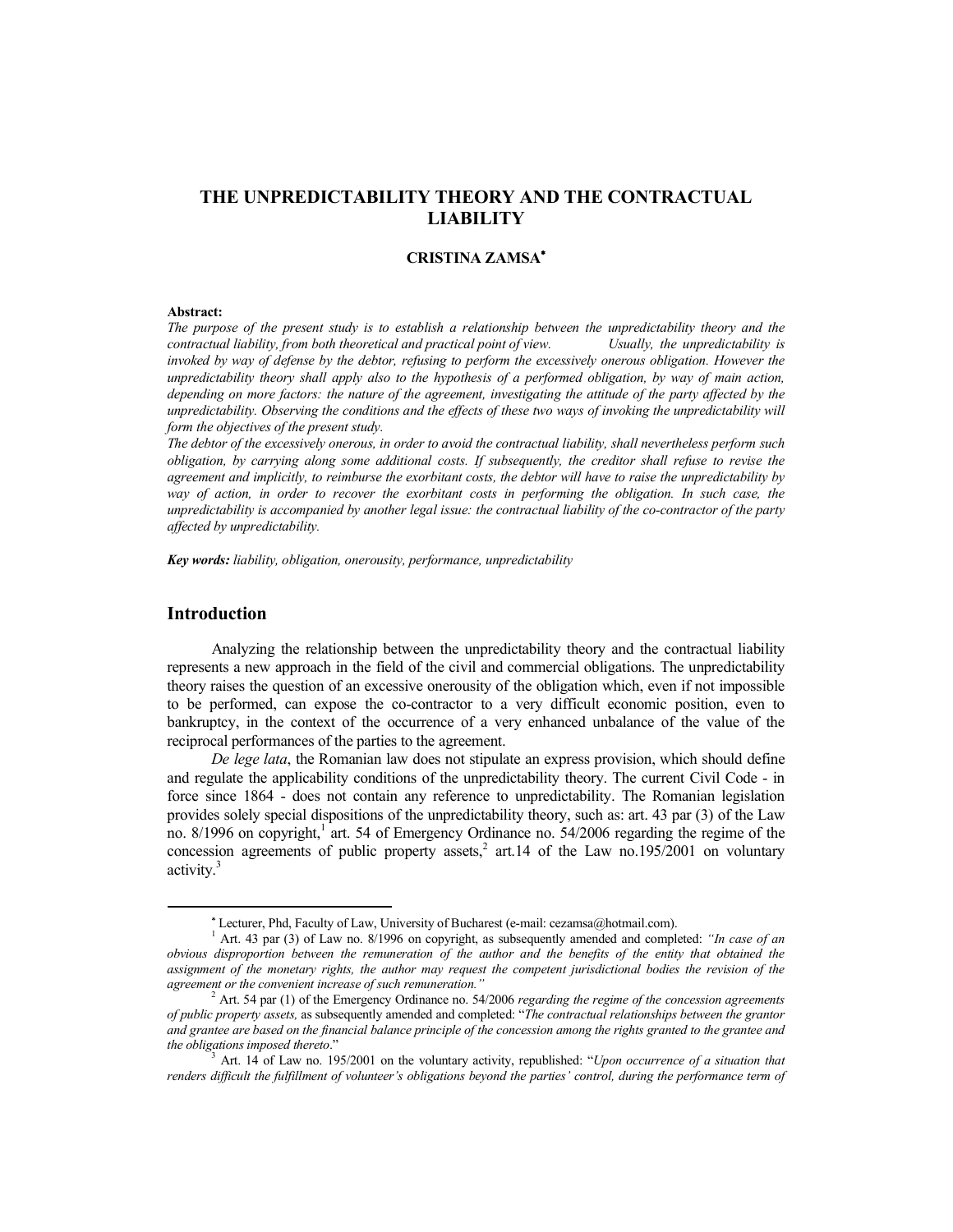In the future Romanian Civil Code, the unpredictability theory shall be expressly regulated by art.1271, called "*The unpredictability*".<sup>4</sup> Regulating the unpredictability by the future Civil Code represents a confirmation of the opinions expressed by the representative, classical and current doctrine and by the Romanian jurisprudence in favor of the acknowledgment and application of the unpredictability theory in the Romanian law.

The present study shall demonstrate that the unpredictability theory may be applied also to the hypothesis of a performed obligation, while the issue of contractual liability of the parties may arise. In this respect, it is important to settle the legal basis of the unpredictability, to analyze its conditions, by taking into considerations the rules and the exceptions in this matter. The opinions expressed in the present study are mostly based on the Romanian jurisprudence and they are totally or partially confirmed by the Romanian, French and Belgian doctrine on this topic.

### **The unpredictability theory in the case law of the Romanian courts of law and arbitration courts**

The current Romanian jurisprudence admits the unpredictability in two fields: the rent increases in relation to the lease agreements and updating of the price of certain goods delivered and not paid. However, the Court of International Commercial Arbitration attached to the Chamber of Commerce and Industry of Romania has admitted in principle this theory without any limitation or discrimination in respect to the application fields.

The Supreme Court of Justice, the Decision of the commercial division no. 21/1994, statuated: "*In this case, the plaintiff leased to the defendant the disputed premises for a 5-year period, there being determined through the lease agreement a monthly rent of ROL 1441.20, on September 13, 1990. In consideration of the liberalization or prices and increase of the inflation rate registered after September 13, 1990, the plaintiff is entitled to claim a higher rent, even if there is no such clause provided in the agreement.In this respect, there are considered the provisions of art. 970 of the Civil Code according to which the agreements are binding not solely for what is expressly provided thereon, but also for all consequences given to the obligation by equity, custom or law, according to the nature thereof. ....Otherwise, one could face the unnatural and inequitable situation that the performance of an obligation assumed through the agreement by the plaintiff ...becomes very onerous, which is inadmissible (art. 1042. item 2 of the Civil Code). In consideration of the foregoing, it is necessary that the court of remand determines, based on an expert report, the amount of the rent for the disputed premises and if the defendant does not agree with such payment, the court is entitled to order the cancelation of the agreement between the parties.<sup>5</sup>*

*the agreement, the agreement shall be renegotiated and in case such situation renders impossible further performance of the agreement, it shall be lawfully terminated."*

<sup>&</sup>lt;sup>4</sup> Art. 1271 of the future Civil Code, as approved by Law no. 287/2009:

<sup>&</sup>quot;*(1) The Parties shall be bound to fulfill their obligations, even it such fulfillment became more onerous.* 

*<sup>(2)</sup> In spite of the foregoing, the parties shall be bound to conduct negotiations for adaptation or termination purpose of the agreement, in case the performance thereof becomes excessively onerous for any of the parties due to the change of circumstances:* 

*a) that occurred after the conclusion of the agreement;* 

*b) that could not be reasonably provided upon the conclusion of the agreement;* 

*c) and for which the prejudiced party must not run the risk of the change occurrence.* 

*<sup>(3)</sup> Upon the parties' failure to come to an agreement within a reasonable time, the court may order:* 

*<sup>(</sup>a) the adaptation of the agreement for an equitable distribution between the parties of the losses and benefits arising out of the change of the circumstances;* 

*<sup>(</sup>b) the termination of the agreement at the time and under the conditions provided thereby. ."* 5

Constantin Crisu, *Repertoire of Romanian doctrine and jurisprudence*, tome I, Bucharest Argessis, 1995,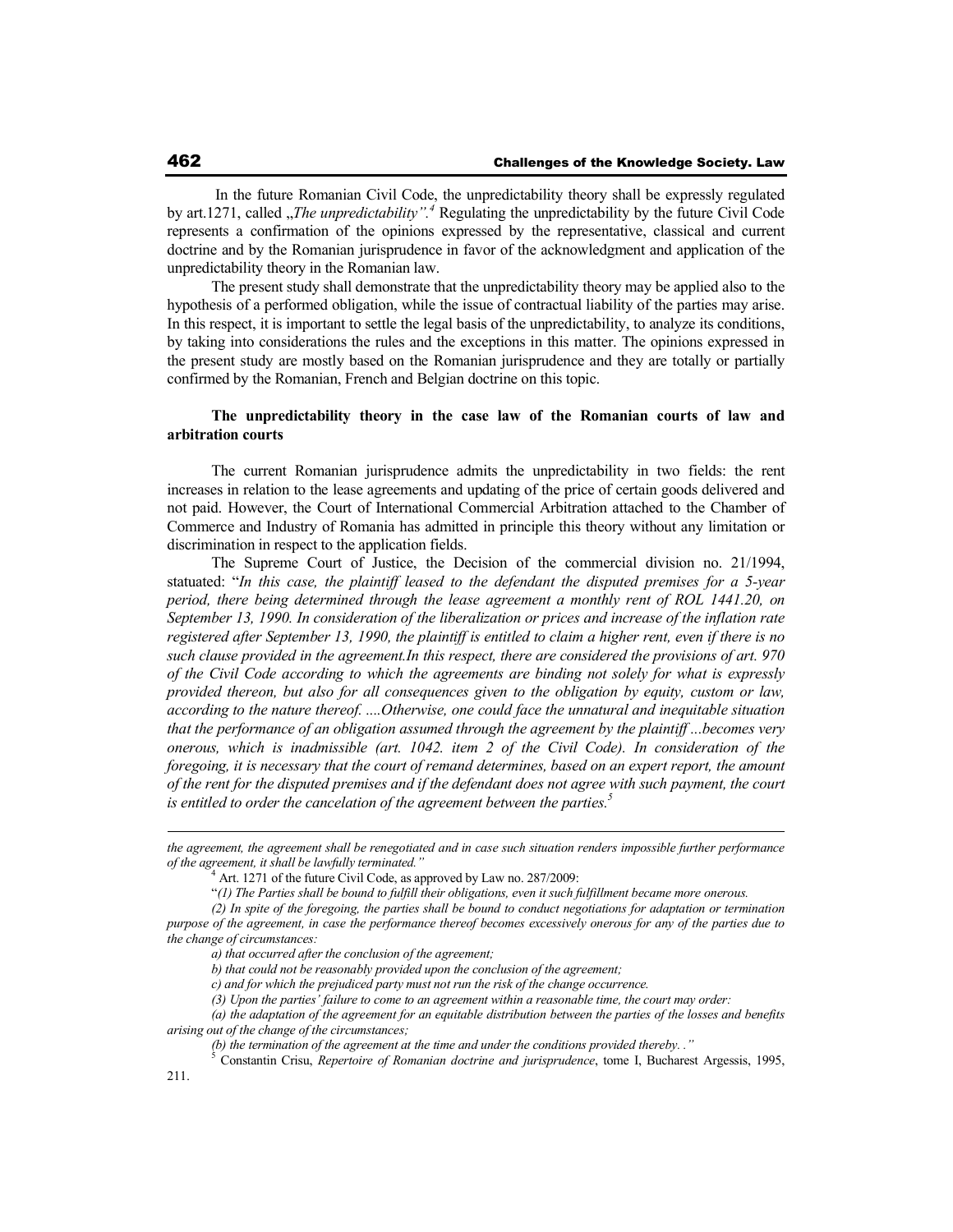#### Cristina Zamsa

The Supreme Court of Justice (the decision of the commercial division no. 4456/1999) as regards the contractual liability for non-payment of updated price, combined the unpredictability rules with those of the contractual liability:

"*According to art. 970 and 981 of the Civil Code, the ordinary clauses are implied in an agreement, although such clauses are not expressly provided therein, and the agreements are binding not solely upon those expressly provided thereon, but also upon all consequences given to the obligation by equity, custom or law, according to the nature thereof. According to art. 1084 of the Civil Code, the damages generally include the loss incurred by the creditor and the benefit it has been deprived of. Therefore, the lack of a contractual clause regarding the price updating according to the inflation rate is irrelevant, such clause is implied, as it is not required to expressly provide the creditor's right to obtain full remedy for the damage caused by non-payment of the price on the maturity date*" 6

The Supreme Court of Justice, the decision of the commercial division no. 347/2000: "*The contractual balance of the agreement has no longer been kept, due to price non- payment by the*  debtor on the maturity date thereof, the creditor being harmed by the devaluation of the national *currency, according to the inflation rate. In reality, there is no question about the application of a sanction for non-performance of a contractual obligation … but about updating of the price agreed upon the conclusion of the agreement, by the determination of the value of plaintiff's obligations on the effective payment date by the defendant, in order to reestablish the contractual balance."* <sup>7</sup>

Further, the jurisprudence of the Court of International Commercial Arbitration attached to the Chamber of Commerce and Industry of Romania has issued relatively recently its opinion concerning the admission in principle of the unpredictability theory in the Romanian law system, in its Decision no. 208/2005: "*The defense of the defendant raises two questions, one of principle, regarding the admissibility of the unpredictability theory in the Romanian commercial law, particularly if the parties did not agree anything in this respect and the second one, in case of affirmative response to the first question, if the conditions related to the applicability to the case of the unpredictability are fulfilled.* 

*As regards the first issue, it should be held that the unpredictability theory entitles the parties to a long-term agreement to request the re-adaptation thereof, in case the initial circumstances, based on which the agreement has been concluded under a certain configuration, have so seriously affected the balance that one of the parties, although she could perform the assumed obligations, the performance would be excessively onerous. The Romanian law, unlike other law systems, did not provide legislatively such possibility. On the contrary, the judicial doctrine and practice (including arbitration), particularly in the last 15 years are prone to the application of such re-balancing solution of the agreement, including when the contracting parties did not agree to such effect as in this case (…). Consequently, it is held that the unpredictability theory can find its application, in principle, if the applicability conditions are fulfilled, in a specific case.* 

*As regards the second issue - if the conditions for the application of the unpredictability theory are fulfilled - the following should be held:*

*Apart from the fact that the agreement - or other related evidence - does not reveal that the parties contemplated, upon the conclusion of the agreement, a certain development of the national ferrous metallurgy industry and a certain situation concerning the raw material for this industry, it should be considered that the parties to the case have concluded a share sale-purchase agreement …* 

<sup>&</sup>lt;sup>6</sup> C. Bădoiu, C.Haraga, *Commercial obligations. Judicial practice*, Bucharest, Hamangiu Publishing House, 2006, 200. 7 C.B doiu,C. Haraga, *Commercial obligations. Judicial practice,* Bucharest, Hamangiu Publishing House,

<sup>2006, 202.</sup>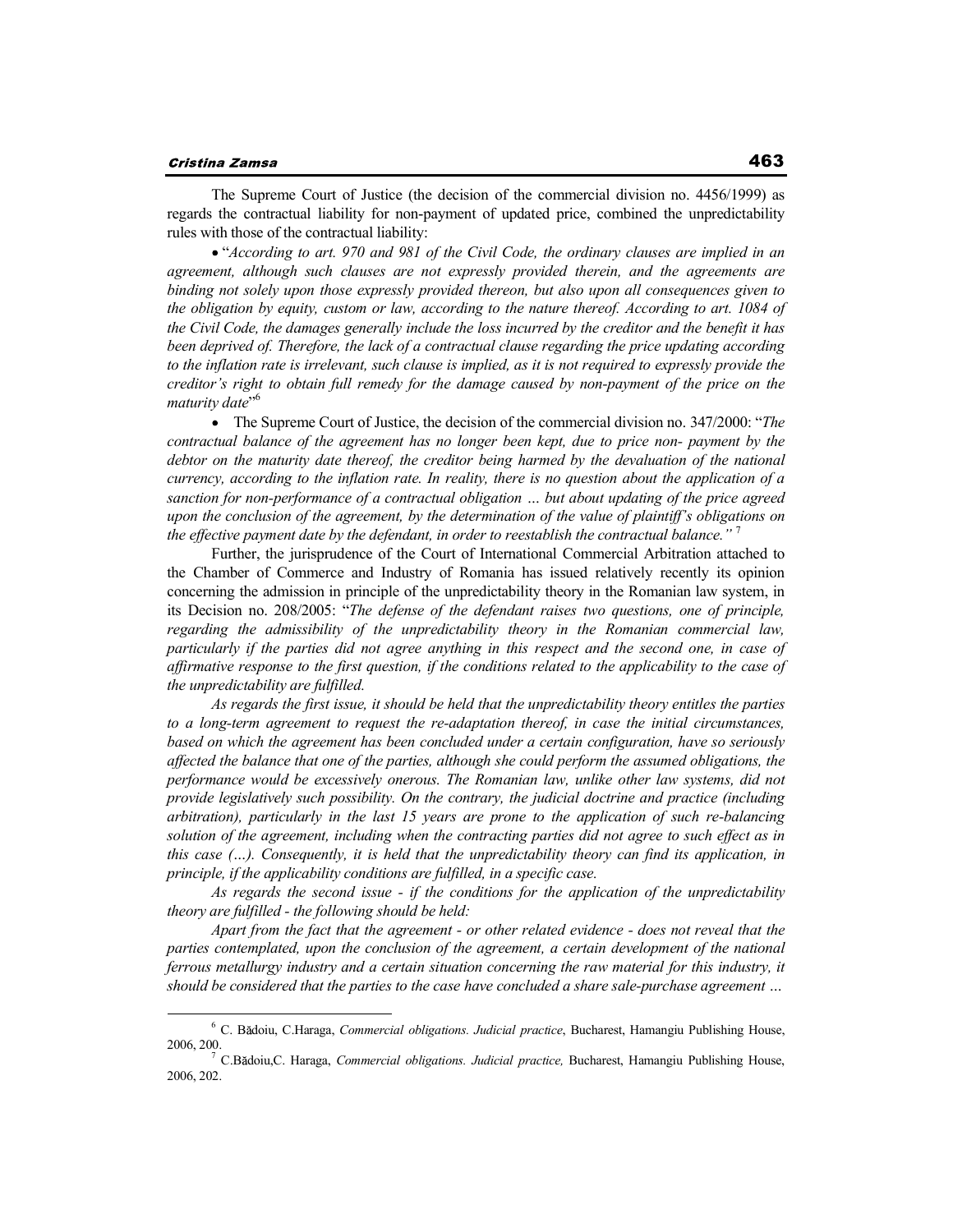*In consideration of the foregoing, there is no question about the impairment of the contractual balance that might raise for discussion the unpredictability theory, so that this defense of the defendant is to be set aside."*

It is important to notice that Decision no. 208/2005 acknowledges the applicability of the unpredictability theory, based on the principle of the contractual balance, for an unpredictability cause other than the financial or monetary fluctuations - the development of the national ferrous metallurgy industry - even if in this case, the requirements of the unpredictability have not been actually deemed as fulfilled.

### **The basis of the unpredictability theory**

The primary basis of unpredictability retained by the Romanian jurisprudence and doctrine is art. 970 of the Civil Code, which regulates the principle of good faith fulfillment of the obligations (art. 970 par 1 of the Civil Code: "*The agreements must be performed in good faith")*, and the equity principle (art. 970 par 2 Civil Code: "*They oblige not solely to what is expressly included thereon, but also to all consequences granted by equity, custom or law to the obligation, according to the nature thereof."*Thus, the Supreme Court of Justice of Romania applied art. 970 of the Civil Code (sometimes together with art. 981 or art. 1084 of the Civil Code) in the unpredictability admission decisions related to the lease agreements and to contractual liability for non-payment of updated price.

It results that the Romanian doctrine - inspired from the French doctrine and practice deduced two obligations derived from the principle of good faith performance of the agreements (art. 970 par 1 Civil Code): of fidelity and cooperation in the performance of the agreement. Nonobservance of these obligations could entail the contractual liability of the party in default based on art. 970 par 1 of the Civil Code. These obligations are also falling under the unpredictability legal provisions, with the consequences set forth in the aforementioned quote.

Other basis of the contractual unpredictability, the contractual balance principle, has been upheld by the Romanian jurisprudence in the following decisions:

• The Supreme Court of Justice, the decision of the commercial division no. 347/2000 claimed the principle of contractual balance for justifying the agreement's price updating by the inflation rate, inflation which represents a situation with unpredictable effects on the agreement and determines, in the opinion of the court, the impairment of the contractual balance;

• The Court of International Commercial Arbitration attached to the Chamber of Commerce and Industry of Romania, in its decision no. 208/2005, admitted, as principle, the application of unpredictability based on the contractual balance principle, even if, as a practical matter, in this case, the unpredictability conditions had not been verified.

#### **The conditions of unpredictability theory and the impact upon the contractual liability**

#### a) The unpredictability: occurrence of an unpredictable event or with unpredictable effects

In my work drafted in 2006, I wrote about this condition the following: "*it is a question that bears on the fact that the unpredictability and the economic-financial issue – which should characterize the effect on the agreement - should be referred not solely to the nature or cause of the event - as we would be tempted to think starting from the name of the theory itself - but particularly to the effects thereof on the fulfillment of the contractual obligations.(...) In case the unpredictability refers not to the situation itself, but to the effects thereof, there shall remain valid the requirement related to the ascertainment of the disturbance of the contractual economy for the purpose of applying the unpredictability mechanism. It remains to be considered whether a predictable feature of the event would constitute an impediment against the application of the unpredictability theory.*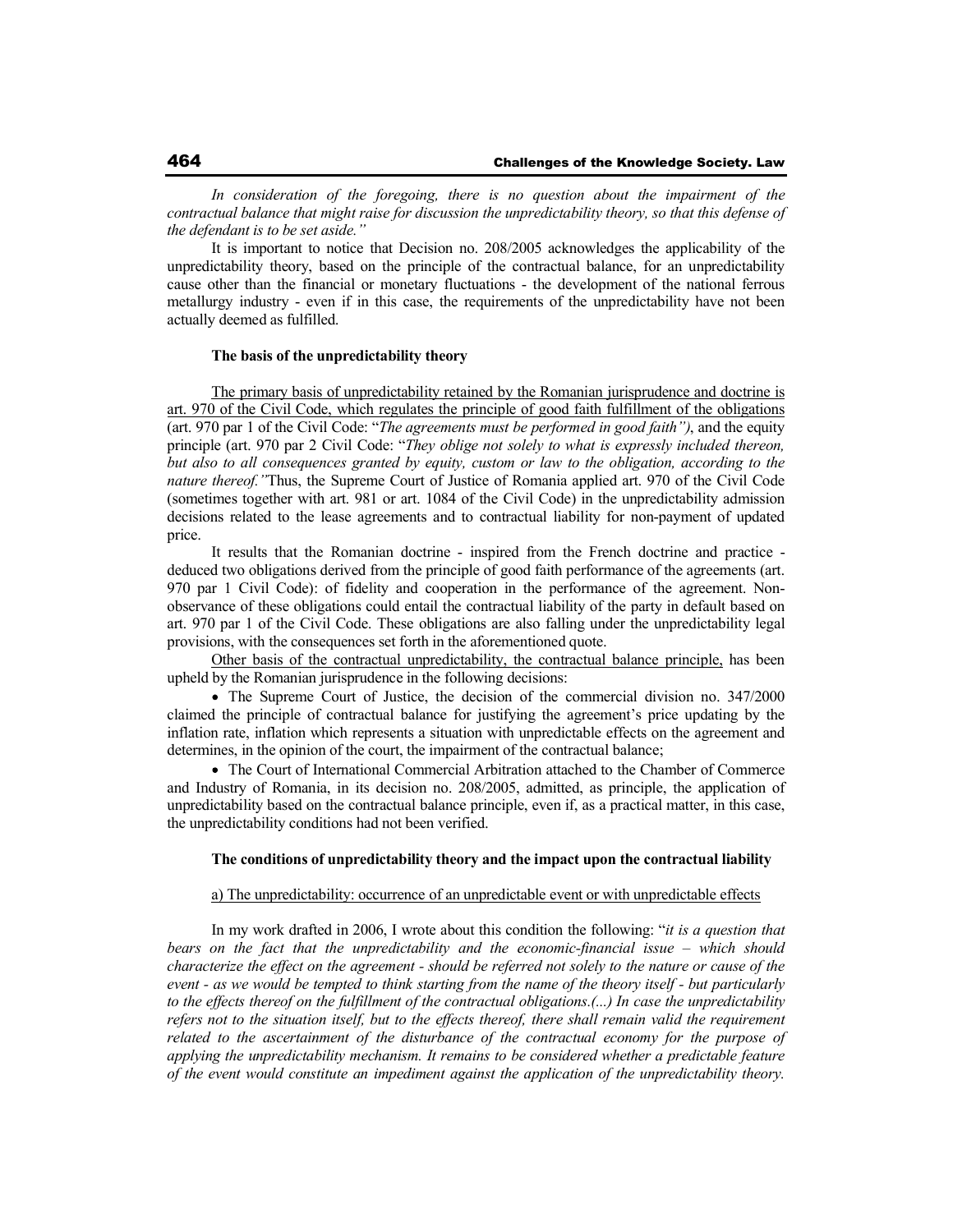#### Cristina Zamsa

*The response is negative, provided that the predictability of the event is* "*absorbed" by the unpredictability of the effects thereof on the agreement*."<sup>8</sup>

Further, most of the French doctrine refers to a large and unlimited sphere of the situations constituting unpredictability, which should include, besides the economic-financial circumstances, those situations (for example: natural facts, human facts etc.) which have a disturbing effect over the agreement.<sup>9</sup>

It is important to underline that the future Romanian Civil Code makes no distinction between the sphere or nature of the situations that trigger the unpredictability, or, more correctly, that trigger the excessive onerousness. It means that, according to the syntagm *ubi lex non distinguit nec nos distinguere debemus,* legally, there are no circumstances or situations apriori producers of excessive onerousness or unpredictability. The future Civil Code regulates the so-called *large vision* over the sphere of the events constituting unpredictability.

Unpredictable effect over the agreement or unpredictable situation? Most of the classical and modern French doctrine particularly concludes the unpredictability as attribute of the effect caused to the agreement, not as attribute of the causing event itself. In 1994, Ph.Stoffel-Munck considered that: "*The focus is generally on the event causing the imbalance. It is this event that must have an unpredictable character or be unpredictable. But we can see such issue in more simple terms and at the same time we can directly consider the imbalance."<sup>10</sup>*

More radically, the famous French jurist Jean Ghestin considered that the unpredictability requirement would no longer be necessary, there being emphasized the effect triggered over the agreement - the imbalance of the obligations: "*In fact, for the positive law, the unpredictability is not itself a condition for revise or for the termination* [of the agreement] *due to a cause other than the one representing the force majeure. … This is the objective imbalance of obligations, occurred after the event, which brings into question the fully preserving or revising of the agreement and not the occurrence of a new an unpredictable event."<sup>11</sup>* In this opinion, it would be sufficient to ascertain together with the imbalance of the obligations that the affected party cannot be held responsible for the occurrence of the event or for the effect thereof on the agreement.

b) The time of the occurrence of the change of circumstances or of the ascertainment of the effect thereon

In my work drafted in 2006 I wrote about this condition the following: "*As regards the contractual unpredictability, two moments are interesting, due to the effects they trigger: a) the first moment refers to occurrence of the unpredictable event or to the effect thereof on the agreement; b) the second moment refers to the ascertainment of the disturbance of the contractual economy and to the application of the unpredictability mechanism, through the revision or adaptation of the agreement (…)Another relevant stage consists in the performance of the agreement, so that from the conjugation of two stages, it results that:* 

*- the moment of the occurrence of the situation or unpredictable effect should be placed in time after the execution of the agreement and prior to the fulfillment of the obligation; because in the hypothesis according to which the negative effect of an exceptional situation would have existed from* 

<sup>&</sup>lt;sup>8</sup> Cristina Zamșa, Unpredictability theory. Doctrine and jurisprudence study, Bucharest, Hamangiu Publishing House, 2006, 104-105.

<sup>&</sup>lt;sup>9</sup> D.M.Philippe, *Change of circumstances and upheaval of the contractual economy*, Bruxelles, Etablissements Emile Bruylant, 1986, 625; Y.Picod, *The duty of loyalty in the performance of the agreement,* these, Paris, LGDJ, 1989,224; C.Chabas, *Lawful non-performance of the agreement*, Paris, LGDJ, 2002, 422.

<sup>10</sup> Ph. Stoffel-Munck, *Considerations on the theory of unpredictability,* Marseille, Presses Universitaires D'Aix-Marseille, 1994, 117.

<sup>11</sup> J.Ghestin, C.Jamin, M.Billiau, *Treaty of Civil Law. Effects of agreement,* vol.I, Paris, LGDJ, 2001, 395.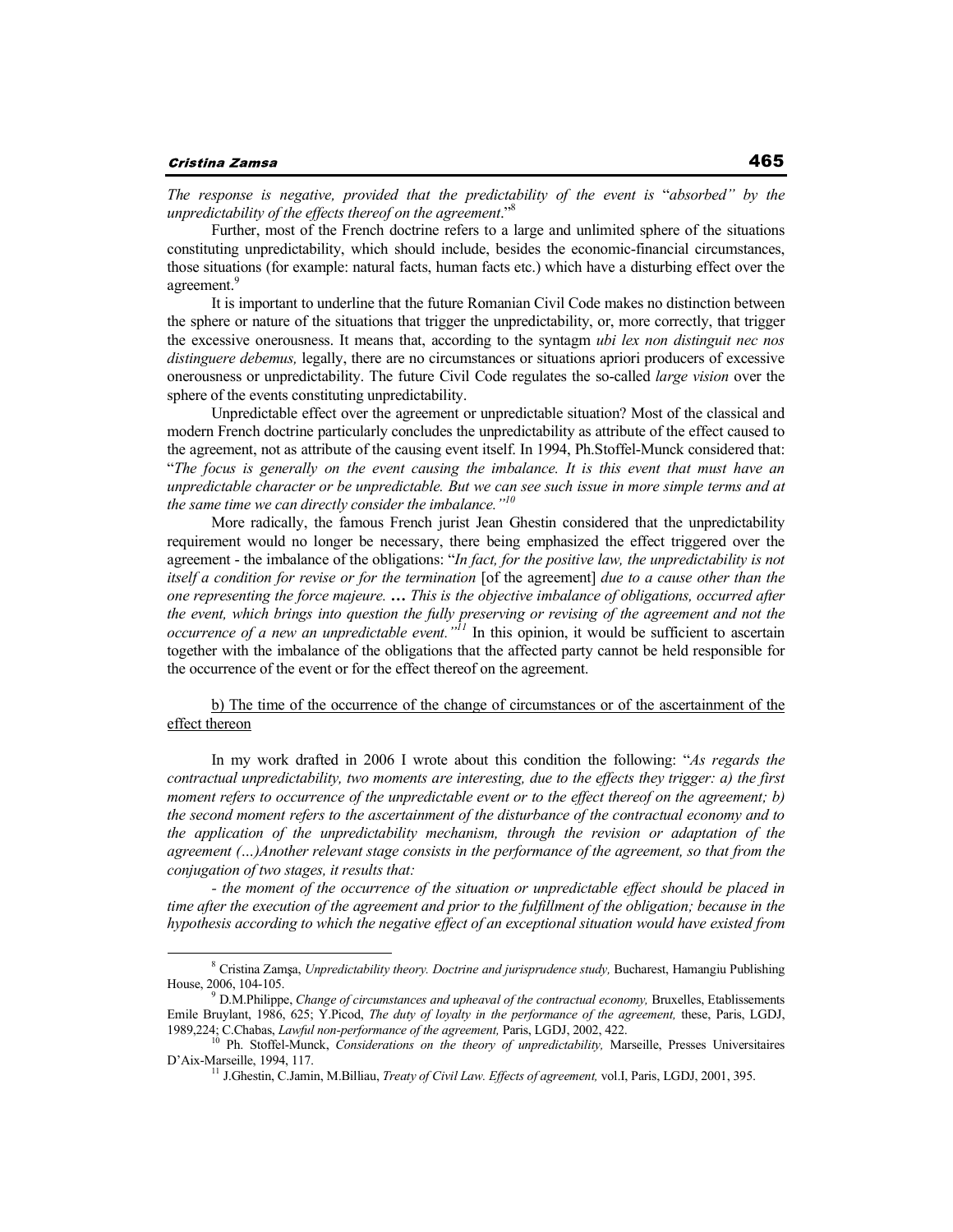*the very moment of the contracting, the legal issue of mistake in which the contractor was is raised, not the issue of unpredictability;* 

*- the application of the unpredictability mechanism for an obligation already performed cannot be requested, since the fact of the performance thereof by the debtor demonstrates that it could fulfill its obligation from economic point of view.(…)*" 12

This condition has been specified above, in principle; however, it should be shaded depending on certain particular situations. The unpredictability theory shall apply, inclusively, in the hypothesis under which, although existent the situation – objectively - at the agreement execution, the exteriorization of the situation or of the effect thereof is placed in time after the execution of the agreement, on the occasion of its performance. The temporal condition should be consistent with the unpredictability condition of the situation or effect thereof on the agreement: what it really matters with respect to the economy of the unpredictability conditions is the verification of the unpredictability upon contracting, upon the party affected by such unpredictability.

Further, the temporal condition should also be consistent with the condition of non-assuming the risk occurred: upon contracting, the party assumed those risks she could reasonably foresee. The Belgian doctrine specified, to the same effect, that "*the contractor must bear the burden resulting*  from a change of circumstances it could assess at execution of agreement .<sup>13</sup>

Finally, the temporal condition should be regarded by virtue of the unpredictability, as shown above; the unpredictability is, first of all, an attribute of the effect caused to the agreement, not an attribute of the causing event itself. That is why I showed in the work drafted in 2006 that the time of the occurrence of the unpredictable situation or effect should be placed in time after the execution of the agreement.

Therefore, it is not necessarily required that the unpredictable situation occurs prior to the execution of the agreement, but it can pre-exist or it can be concomitant with the execution of the agreement, but the effects of such situation could be always produced after the execution of the agreement.

Usually, the unpredictability is invoked by way of defense by the debtor, refusing to perform the excessively onerous obligation. However the unpredictability theory shall apply also to the hypothesis of a performed obligation, by way of main action, depending on more factors: the nature of the agreement, investigating the attitude of the party affected by the unpredictability. Therefore, the debtor of the excessively onerous, in order to avoid the contractual liability, shall nevertheless perform such obligation, by carrying along some additional costs, notifying the creditor about the occurrence of such a situation or of the unpredictable effect. Notifying the creditor is a requisite that must be fulfilled to evidence a correct and non-imputable attitude of the debtor.

 If subsequently, the creditor shall refuse to revise the agreement and implicitly, to reimburse the exorbitant costs, the debtor will have to raise the unpredictability by way of action, in order to recover the exorbitant costs in performing the obligation. In such case, the unpredictability is accompanied by another legal issue: the contractual liability of the co-contractor of the party affected by unpredictability.

The aforementioned solutions inferable by way of logics may be supported by the French case law, as it was summarized by D.M.Philippe: "As of the occurrence of new circumstances, the debtor must inform the creditor about its intentions regarding the follow-up of the contract's execution. *(…) …the debtor must justify its unilateral initiative establishing the refusal of the creditor to accept the reasonable proposals that were brought to his knowledge."<sup>14</sup>*

<sup>&</sup>lt;sup>12</sup> Cristina Zamșa, *Unpredictability theory. Doctrine and jurisprudence study*, Bucharest, Hamangiu Publishing House, 2006, 119-120.

<sup>13</sup> D.M.Philippe, *Change of circumstances and upheaval of the contractual economy,* Bruxelles, Etablissements Emile Bruylant, 1986, 632.

<sup>14</sup> D.M.Philippe, *Change of circumstances and upheaval of the contractual economy,* Bruxelles, Etablissements Emile Bruylant, 1986, 648-649.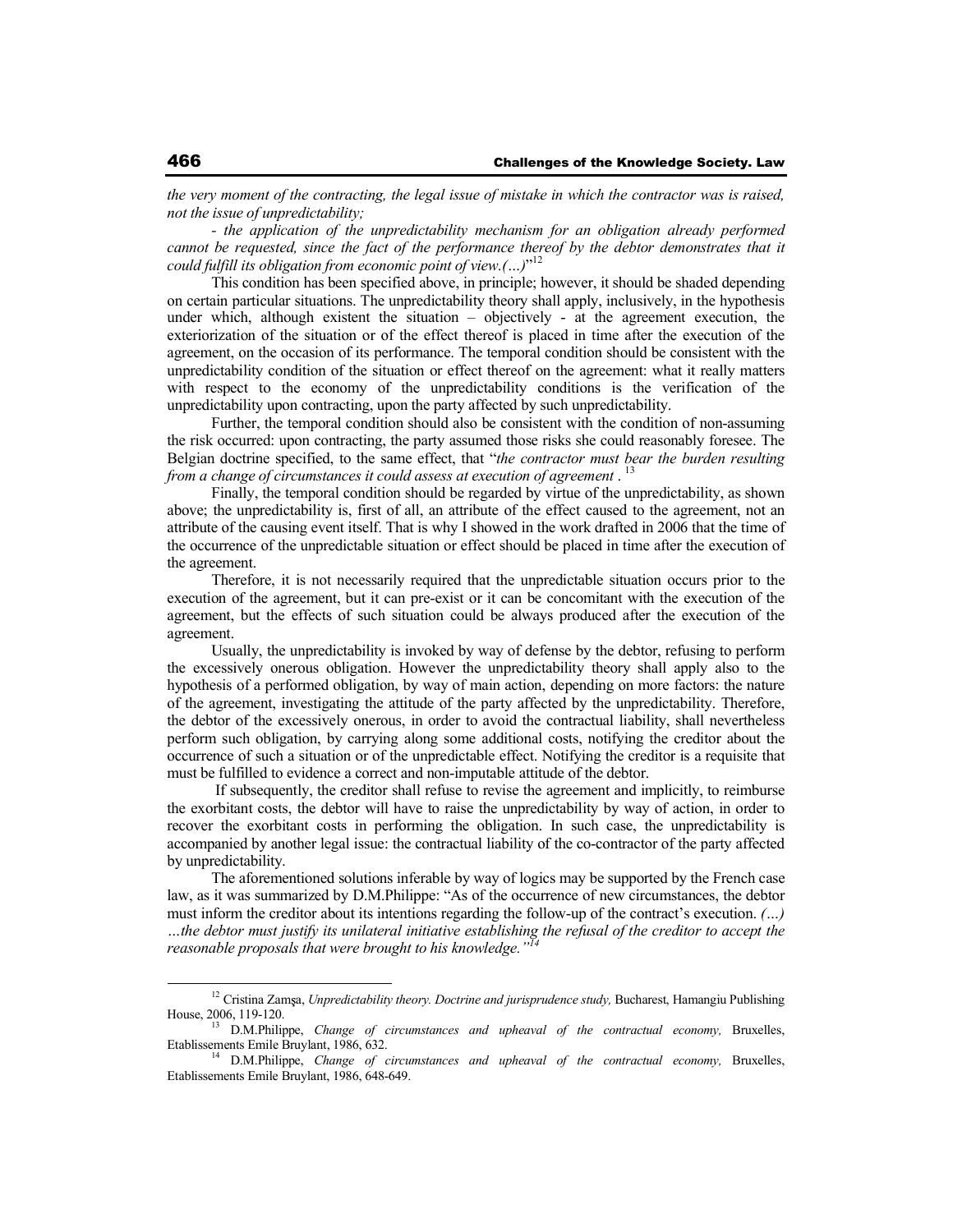In the current French legal writings, Jean Ghestin, while analyzing this condition, also states in principle that: *"the unpredictability must in principle be quantified upon performance of the agreement".* Furthermore, as a particular case, the famous French jurist admits that depending on circumstances, the unpredictability can also be quantified upon signing the agreement: *"The moment of quantifying the unpredictability sometimes depends on the circumstances that accompany the agreement's formation."* <sup>15</sup>

#### c) The effect produced on the agreement

The effect produced by an unpredictable situation on the agreement is the practical, economic argument that has in fact imposed the creation of the entire theory of unpredictability. The law cases as summarized by the doctrine propose more objective criteria for measuring the effect produced on the agreement:

a) *the percentage of 50%* for increasing the value of the debtor's obligation, respectively of reducing the value of the counter-obligation received by the creditor  $16$ ;

b) *doubling* the value of the performance the debtor is obligated to<sup>17</sup>;

*c*) *the percentage of 30%* for increasing the debtor's obligation has been recently proposed by an author, by analogy to a solution regulated by a special French law (art.L.131-5 of the Intellectual Property Code)<sup>18</sup>.

d) The risk determined by an unpredictable situation not falling under the category of contractual risks

The existence in the agreement of an adjustment clause or a clause of assuming the risk (occurred) does not exclude the application of unpredictability, as one should have in view both the condition of unpredictability and the condition of excessive onerousness. There is interference among the unpredictability's conditions, laying stress on the situations' unpredictability and on the effect of such situation as well as on the ascertainment of the excessive onerousness. Moreover, the French jurist Jean Ghestin considers that what matters is only the lack of balance of the obligations by minimizing the role of the unpredictable situation: "*It is the objective imbalance of obligations, occurred after the event, which raises the question of full maintain or of agreement's revision and not the emergence of a new and unpredictable circumstance.*" <sup>19</sup> In other words, "even the adjustment clause may be adjusted" in case the imbalance created by the occurrence of an unpredictable situation is so great that the parties turn aside from what they could agree at the execution of the agreement, considering the reasonably predictable circumstances of that point.

Thus, the work of 2006 distinguishes between two situations:

"a) *the presence of an express contractual clause whereby the parties undertake any risk determined by the changing of the contractual circumstances;* 

*b) the occurred major risk arises of the agreement's nature.* 

*…In terms of legal nature, the respective clause of assigning the risks shall not be confused with an aggravation of the debtor's liability in case of non-performance, as the risk is undertaken by him regardless of the liability issue, being determined by an objective circumstance. Remaining in the area of contractual freedom exercise, we can notice that we can go back to the issue regarding the application of the unpredictability for the hypothesis of the inefficiency of the agreement's clause* 

<sup>15</sup> J.Ghestin, C.Jamin, M.Billiau, *Treaty of civil law. The effects of agreement,* vol. I, Paris, LGDJ, 2001, 400.

<sup>16</sup> *Principles of European Contract Law,* Hague, Kluwer Law International, 2000, 321

<sup>&</sup>lt;sup>17</sup> Alexandru Otetele eanu, *Study on the contingent case or force majeure or theory of unpredictability*, phd thesis, Bucharest, 1928, 194-196.

<sup>&</sup>lt;sup>18</sup> Cecile Chabas, *Lawful non-performance of the agreement*, Paris, LGDJ, Bibliotheque de Droit Prive Tome 380, 2002, 423.

<sup>&</sup>lt;sup>19</sup> J.Ghestin, C.Jamin, M.Billiau, *Treaty of civil law. The effects of agreement*, tome I, Paris, LGDJ, 2001, 395.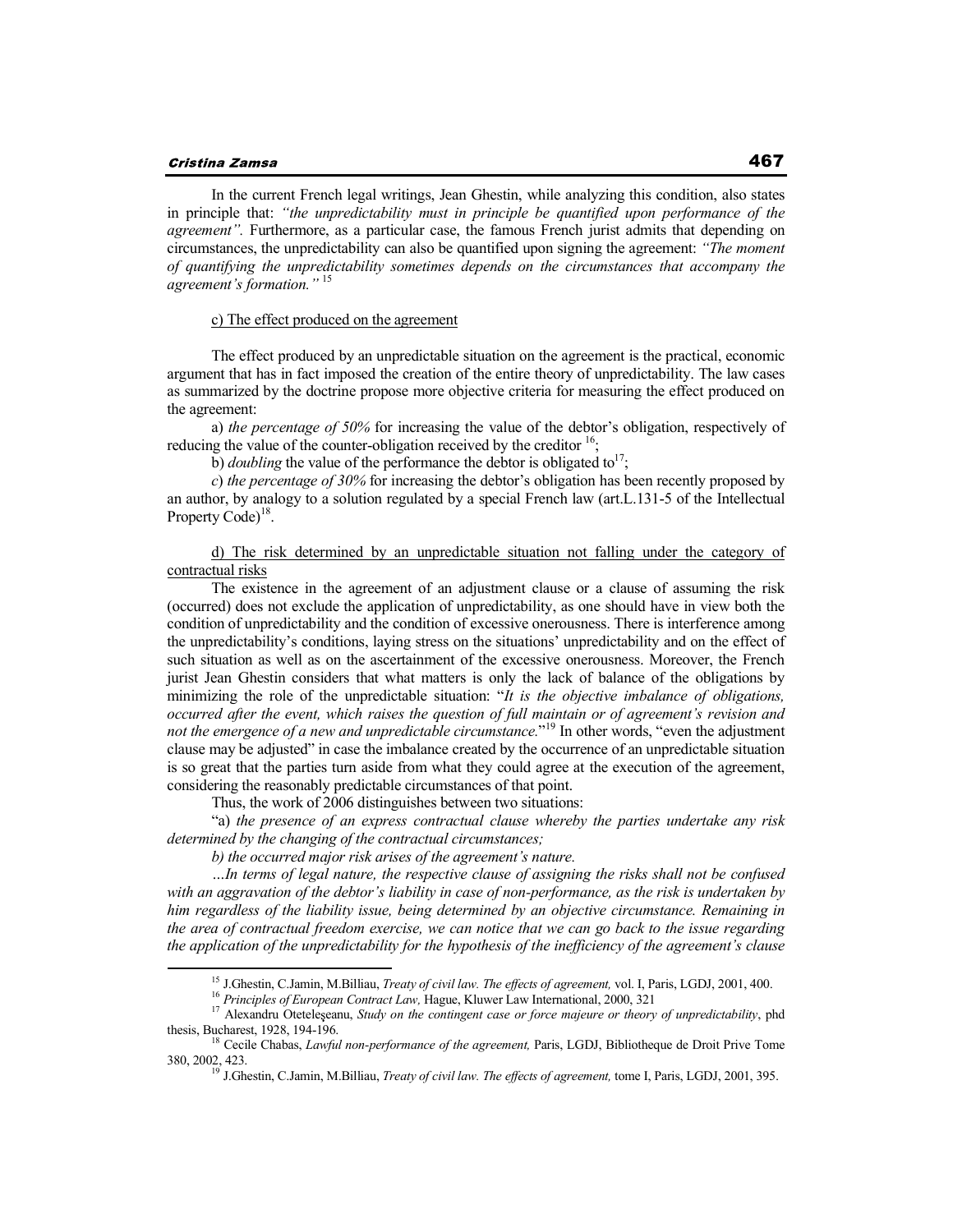*of adjustment…. It can be triggered that one may resort to the agreement's adjustment under the following situations, where the unpredictability's requirement is verified:* 

*- the risk occurred following an unpredictable event is different in nature of the risk undertaken by the parties by the contractual clause;* 

*- the risk occurred, although it makes the object of the clause for assigning liability to one of the parties, exceeds, by the spread of its effects, the parties' provision, causing the agreement's upheaval …..*" *20*

In the French and Belgian legal writings, this condition is similarly analyzed, in relation to undertaking only the provided for/predictable risk upon the agreement's execution. Therefore, in 1986 D.M.Philippe stated: "*The contractor must bear the costs resulting from a modification of circumstance the impact of which it could evaluate upon the agreement's execution.*( *...*)... *the contractor must bear 10% of the new charges. It is difficult, even in case of a determined type of contract, to establish in advance a percentage of the costs representative for the undertaken contractual risk. (…) Often, the application of the standard clause or the legal provisions is dependent on the occurrence of unpredictable circumstances".* <sup>21</sup>

As regards such arguments, I consider that the existence of such a clause of adjustment of the agreement or of bearing the risks resulting from a possible unpredictable situation does not lead to the "*de plano*" impossibility to apply the theory of unpredictability. The competent jurisdictional body is fully entitled to analyze the effects of the respective clauses by referring to the actually occurred unpredictable situation.

### **The effects of unpredictability's application. The contractual liability of the party who refuses the application of unpredictability.**

 Admitting the unpredictability, the Romanian Supreme Court of Justice directly intervened in the agreement, ordering the updating of the price or of the rent (decision no. 21/1994, decision no. 4456/1999, decision no. 347/2000). It must be underlined that in the last two decisions, the Supreme Court of Justice applied art. 970 of the Civil Code (the good faith and equity in executing agreements), art.1084 Civil Code (complete remedy of the damage, as a measure of the contractual liability) and the contractual balance principle, ordering the update of the price for some merchandise with the inflation index. Therefore, both the rules of unpredictability and those of the contractual liability of the debtor of the obligation to pay the price have been applied.

In the work of 2006, I particularly analyzed the unpredictability's effects starting from the hypothesis of its pleading by way of defense, as means of defense of the debtor who informed the creditor that he would not perform the excessively onerous obligation. However, the unpredictability could be also invoked by way of action, in the sense of activating the contractual liability of the cocontractor who refuses the application of unpredictability, thus causing damages.

Therefore, the analyzed Romanian case law demonstrates that the unpredictability may be accompanied by the application of the rules of the contractual liability of the co-contractor who refuses to adjust the agreement to the new circumstances, by not paying the price or the rent much higher at the time of performance than upon the agreement's execution, due to the occurrence of a situation unpredictable or with unpredictable effects. Such cases imply the careful combining of the unpredictability rules with the contractual liability rules.

<sup>&</sup>lt;sup>20</sup> Cristina Zamșa, *Unpredictability theory. Doctrine and jurisprudence study*, Bucharest, Hamangiu Publishing House,  $2006$ , 137-138.

<sup>21</sup> D.M.Philippe, *Change of circumstances and upheaval of the contractual economy,* Bruxelles, Etablissements Emile Bruylant, 1986, 632-635.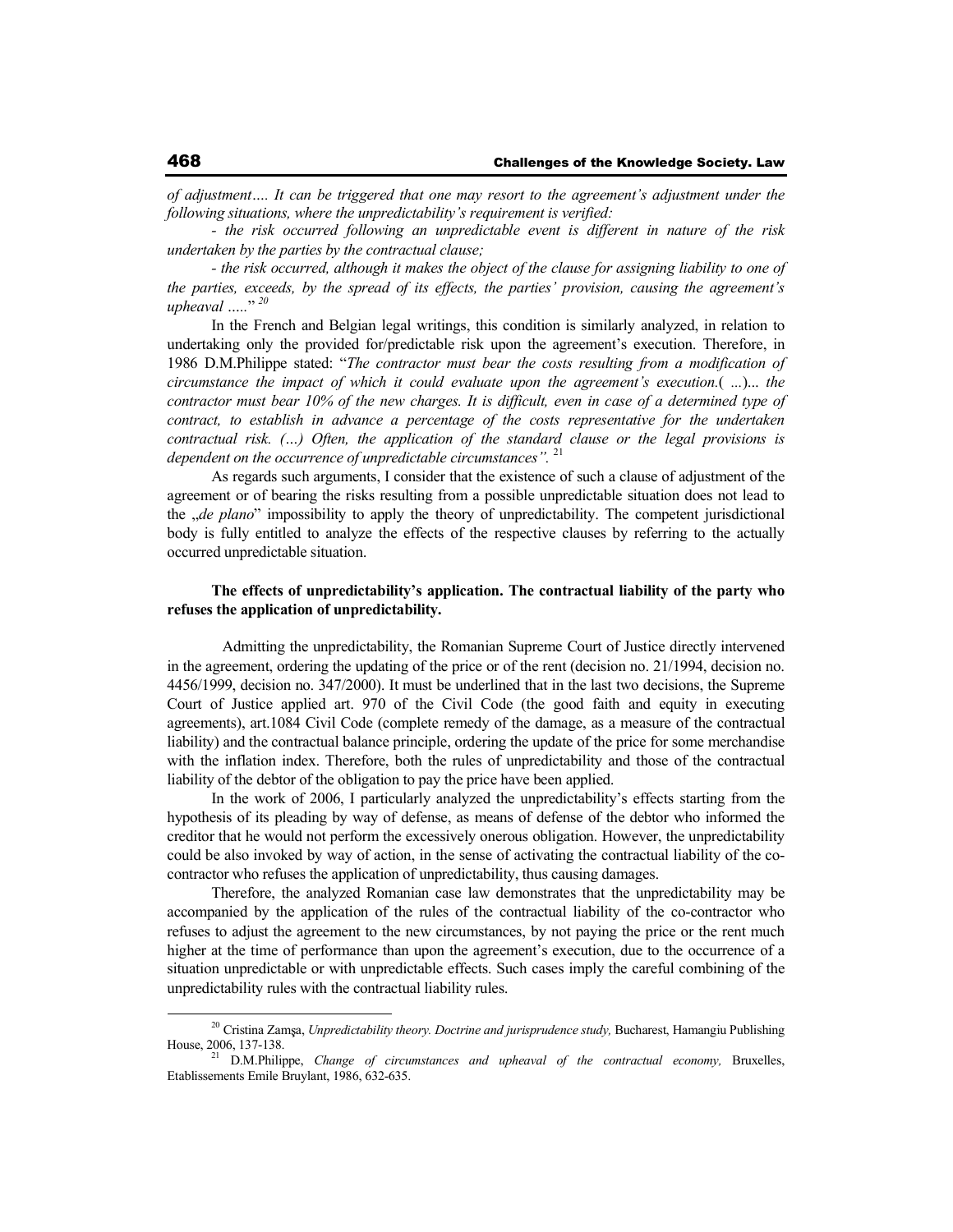#### Cristina Zamsa

Thus, the party affected by the unpredictability must notify the co-contractor about the occurrence of the event unpredictable or with unpredictable effects. If the co-contractor, debtor of the price, refuses to adjust the agreement, the affected party shall take legal action whereby she will request the recovery of the damage incurred by putting upfront some exorbitant costs for the performance of the obligation, costs that imply the increase of the contractual price.

The cause of advancing of the exorbitant costs is objective, independent of the party's fault and represents an event unpredictable or with unpredictable effects. Such a legal action relies on two grounds: the first ground is represented by the theory of unpredictability (based on art. 970 Civil Code or the balance of obligations, according to the aforementioned decisions of the Supreme Court) and the second one is the contractual liability of the co-contractor who refuses to pay the price increased following the occurrence of an unpredictable situation (or with unpredictable effects), by virtue of art.  $1084$  of the Civil Code.<sup>22</sup>

In the mentioned decisions of the Supreme Court, the increase of price occurred as a result of inflation – unpredictable situation – however any unpredictable and objective event, independent of the will of the party affected by the unpredictability may trigger the recalculation of the agreement's price.

## **Conclusions**

The conditions of the unpredictability theory must be globally acknowledged and verified. Therefore, the following issues are important both theoretically and practically:

The condition of unpredictability shall be verified even if only the unpredictable effect has occurred after the agreement's performance, although such situation is existent before such performance;

The consequence over the agreement is essential, produced by the unpredictable situation or by the unpredictable effect, namely: the contractual imbalance created by the excessive onerousness of one of the obligations;

The scope of the situations unpredictable or with unpredictable effect does not limit to the financial or monetary phenomena but can also include natural phenomena, actions made by man, evolution of an industrial domain, etc.;

The agreement's adjustment clauses or the risk allocation clauses do not impede the application of unpredictability, if the risk which occurred, although makes the object of a riskallocation clause, exceeds, by the spread of its effects, the parties' provisions, determining the excessive onerousness of an obligation or if the risk which occurred as a result of an unpredictable event is different in nature of the risk undertaken by the contractual clause.

The unpredictability may be invoked not only as defense but also by way of action, for recovering the damage suffered following the performance of the excessively onerous obligation, in order to avoid the debtor's contractual liability (in this case, the condition of the lawful character of non-performance is not longer required). The party refusing to apply the unpredictability upon verifying its conditions may be subject to the contractual liability. There are no legal impediments for the Courts to reject such actions issued upon the performance of the excessively onerous obligation.

#### **References:**

- Catalin Bădoiu, Cristian Haraga, *Obligatiile comerciale. Practică judiciară*, ed. Hamangiu, Bucuresti, 2006
- $\bullet$ Constantin Crisu, *Repertoriu de doctrină și jurisprudența română*, vol. I, Argessis, Bucuresti, 1995

<sup>&</sup>lt;sup>22</sup> Art. 1084 of the Civil Code establishes the principle of full remedy of the damage in the contractual liability: "*The damages owed to the creditor generally include the loss suffered and the benefit it was deprived of, save for the exceptions and modifications mentioned below*."